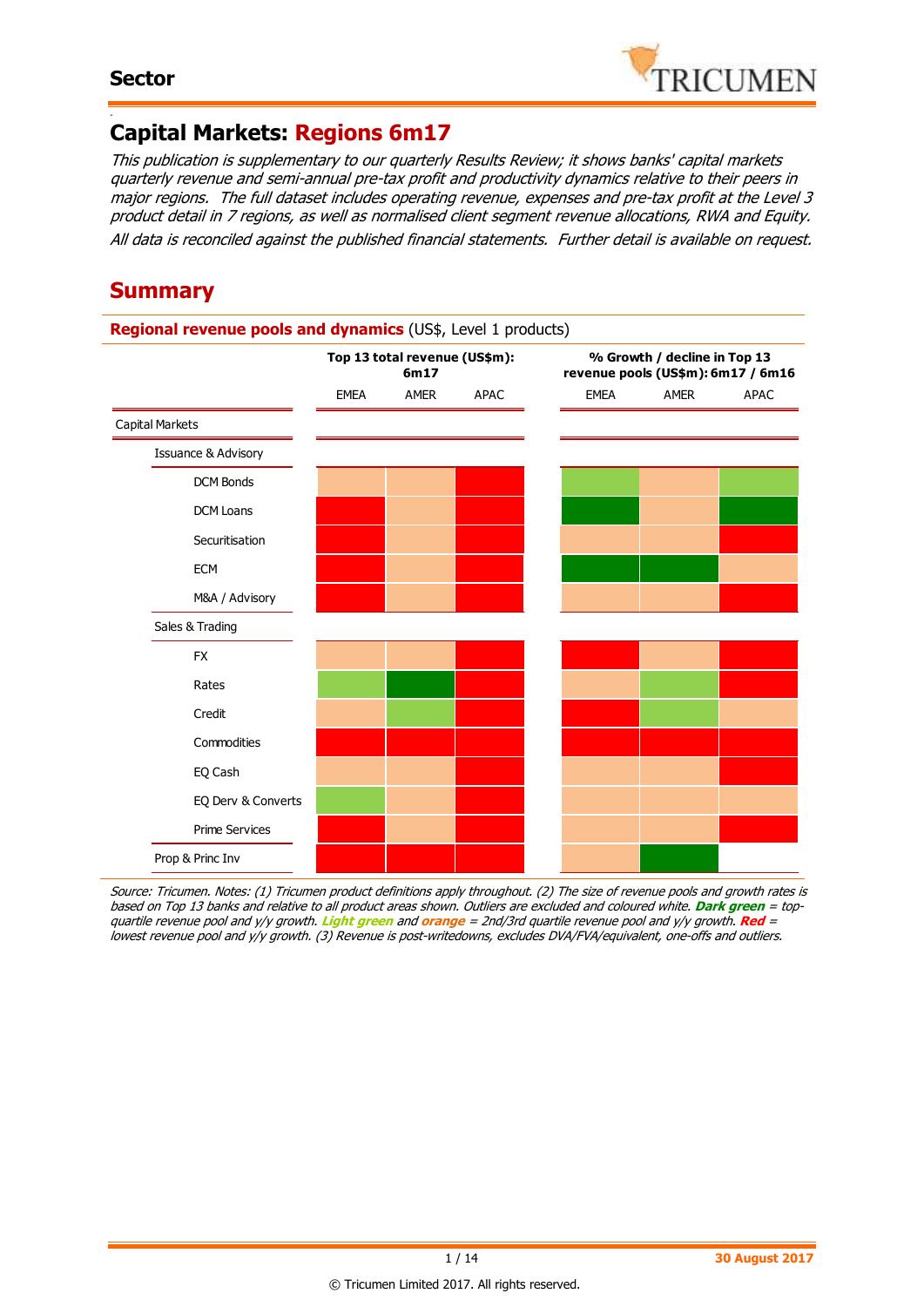### **Sector**



### **EMEA**

**% change share of peer group operating revenue & pre-tax profit** (US\$, 6m17/6m16)







Source: Tricumen. Notes: (1) Tricumen product definitions throughout. (2) Revenue is post-writedowns, excludes DVA/FVA/equivalent, one-offs, dedicated proprietary trading and principal revenue. (3) Outliers are excluded.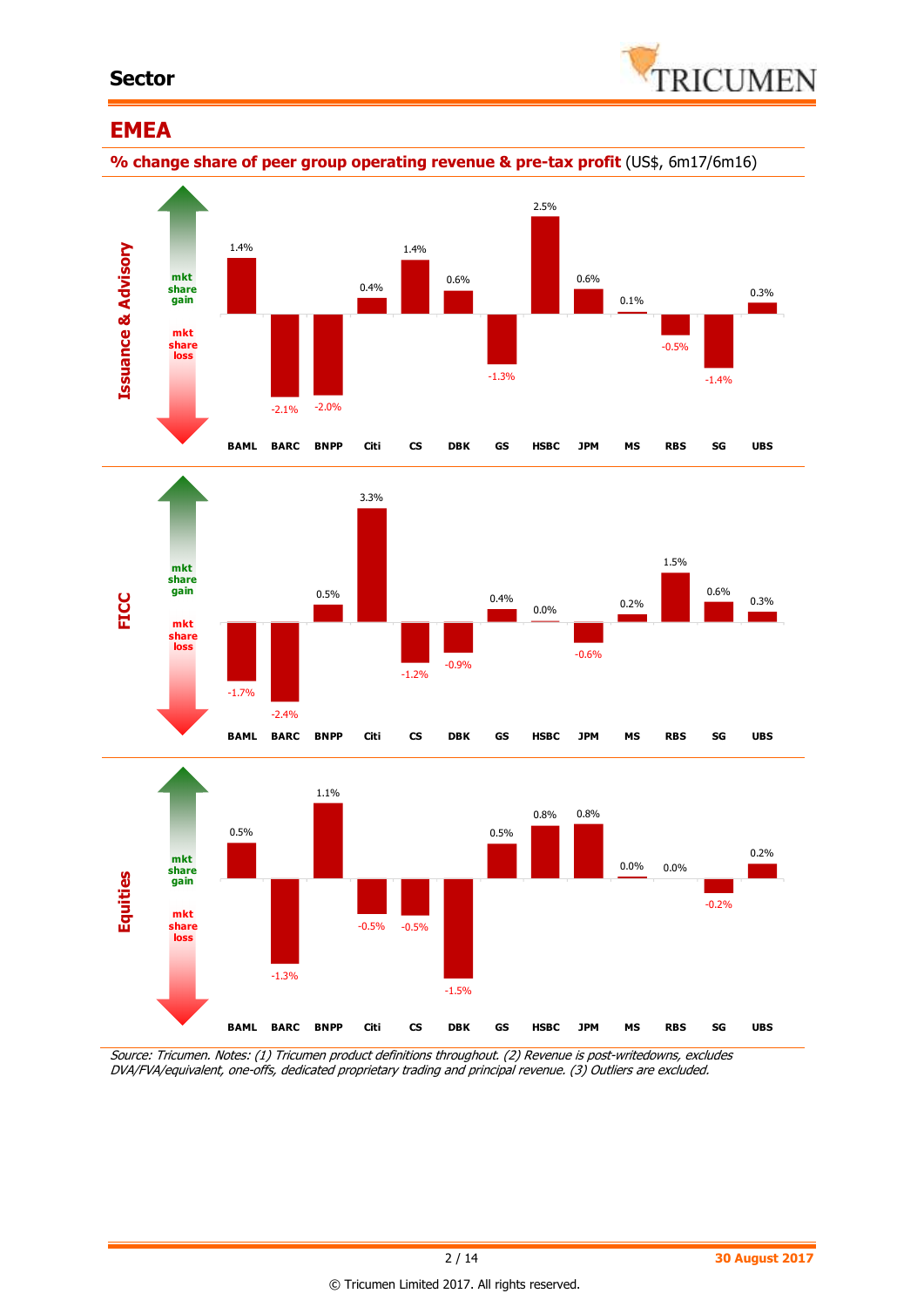

## **EMEA** (cont.)

|                                | <b>BAML</b> | <b>BARC</b> | <b>BNPP</b> | Citi | <b>CS</b> | <b>DBK</b> | GS        | <b>HSBC</b> | <b>JPM</b>         | <b>MS</b>     | <b>RBS</b> | SG            | <b>UBS</b> |      | Top 25% Bottom 25% |
|--------------------------------|-------------|-------------|-------------|------|-----------|------------|-----------|-------------|--------------------|---------------|------------|---------------|------------|------|--------------------|
| Capital Markets                | ⊕           | J           | ⇨           | ⇑    | л         | л          | ⇨         | 11          | Л                  | ⇨             | ⇑          | ⊕             | ⇨          | 6%   | $-8%$              |
| <b>Issuance &amp; Advisory</b> | ⇑           | ⊕           | ⊕           | ⇨    | ⇧         | ⇨          | ⊕         | ⇧           | ⇨                  | 具             | ⊕          | ⊕             | ⇨          | 40%  | 10%                |
| DCM Bonds                      | ⇨           | ⊕           | ⊕           | ⇨    | ⇨         | ⇩          | ⇩         | ⇧           | ⇑                  | N/M           | ⇩          | ⊕             | ⇧          | 71%  | 5%                 |
| <b>DCM Loans</b>               | ⇑           | ⇨           | ⊕           | ⊕    | ⇑         | ⇑          | N/M       | N/M         | ⇨                  | ⇨             | ⊕          | ⊕             | ⇩          | 120% | 15%                |
| Securitisation                 | ⊕           | ⊕           | ⊕           | ⊕    | ⇑         | ⇩          | ⇨         | N/M         | ⇩                  | $\Rightarrow$ | ⊕          | ⇮             | ⇨          | 53%  | $-13%$             |
| ECM                            | ⇨           | ⊕           | ⊕           | ⇑    | ⇨         | ⇨          | ⊕         | N/M         | ⇧                  | ⇑             | N/M        | ⊕             | ⇩          | 84%  | 16%                |
| M&A / Advisory                 | ⇑           | ⊕           | ⇨           | ⇨    | ⇩         | ⇑          | ⇩         | N/M         | л                  | ⇩             | N/M        | ⇨             | ⇧          | 18%  | $-20%$             |
| Sales & Trading                | ⇩           | ⇩           | ⇑           | ⇑    | ⊕         | ⊕          | ⇨         | ⇨           | ⊕                  | ⇨             | ⇑          | ⇩             | ⇨          | 4%   | $-15%$             |
| <b>FX</b>                      | ⇩           | ⊕           | ⇨           | ⇑    | ⇩         | ⇨          | ⇩         | ⇩           | ⇨                  | ⇑             | ⇩          | ⇮             | ⇨          | 1%   | $-25%$             |
| Rates                          | ⊕           | ⊕           | ⇨           | ⇑    | ⇩         | ⊕          | ⇨         | ⇑           | ⇨                  | ⇨             | ⇑          | ⊕             | ⇩          | 7%   | $-11%$             |
| Credit                         | ⇨           | ⊕           | ⊕           | ⇨    | ⊕         | ⇩          | $\bullet$ | ⇨           | ⇨                  | ⇩             | ⇑          | ⇧             | ⇩          | 1%   | $-20%$             |
| Commodities                    | ⊕           | ⊕           | ⇑           | ⊕    | ⇨         | ⇑          | ⊕         | ⇨           | ⇩                  | ⊕             | N/M        | ⇑             | ⇨          | 9%   | $-53%$             |
| EQ Cash                        | ⇑           | ⊕           | ⊕           | ⇨    | ⇑         | ⇩          | ⇨         | ⇑           | ⊕                  | ⊕             | N/M        | $\Rightarrow$ | ⊕          | 1%   | $-15%$             |
| EQ Derv & Converts             | ⊕           | ⊕           | 仐           | ⊕    | ⊕         | ⊕          | ⇨         | ↑           | ⇨                  | ⇑             | N/M        | ⊕             | ⇨          | 6%   | $-15%$             |
| <b>Prime Services</b>          | ⇑           | ⇨           | ⊕           | ⊕    | ⇩         | ⊕          | ⇨         | ⇑           | $\hat{\mathbf{r}}$ | ⊕             | N/M        | ⊕             | ⇨          | 6%   | $-12%$             |
| Prop & Princ Inv               | N/M         | N/M         | ⇨           | N/M  | ⇩         | N/M        | ≏         | N/M         | ⇨                  | N/M           | N/M        | ⊕             | N/M        | 19%  | $-29%$             |

#### **Operating revenue dynamics** (US\$, Level 1 products, 6m17/6m16)

Source: Tricumen. Notes: (1) Tricumen product definitions apply throughout. (2) Arrows show % change in revenue vs peers. Up-/down-arrows: top-/bottom-quartile. (3) Revenue is post-writedowns, excludes DVA/FVA/equivalent, one-offs and outliers.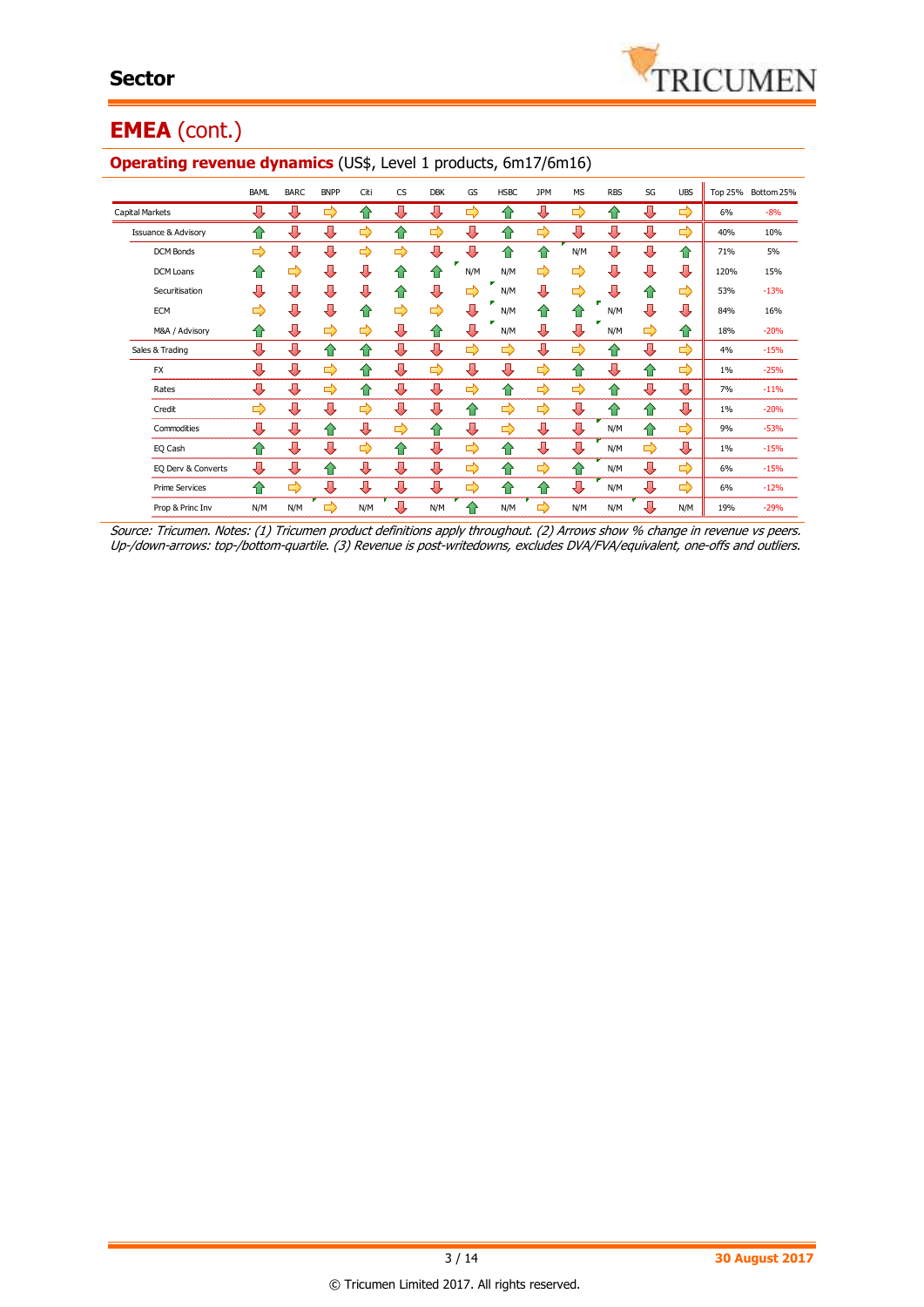

### **EMEA** (cont.)



Source: Tricumen. Notes: (1) TRIC product definitions, standard deviation, product Level 1; (2) Operating expenses exclude one-off non-operational items, insurance-related benefits & claims, and credit expense/recovery/NPL provisions. Capital expenditure is included as accrued. Litigation expense is allocated to front-line units. (3) positive values indicate outperformance; missing fields indicate that data is not meaningful, or available; (4) outliers are excluded. (5) RBS does not compete in Equities markets.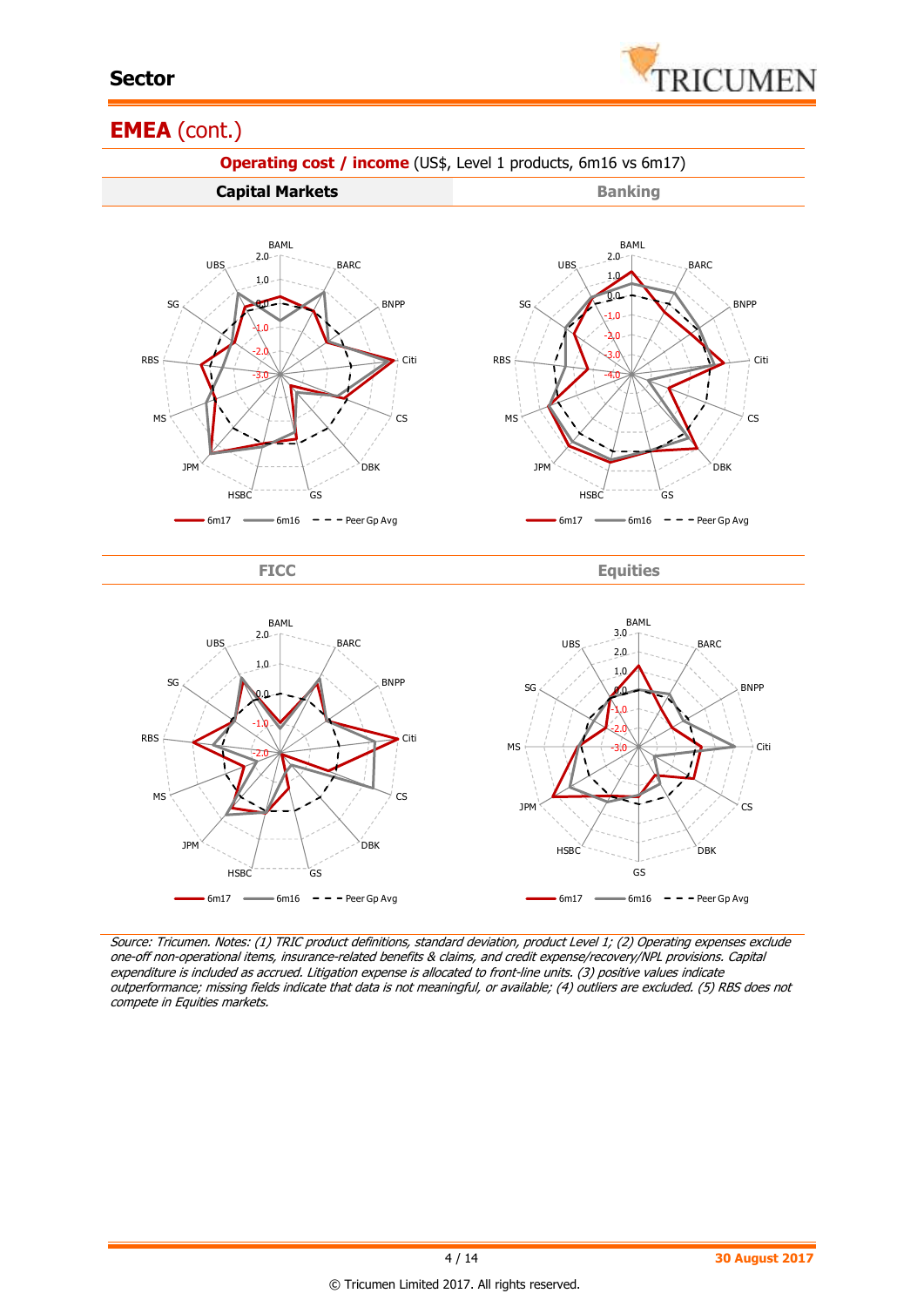

### **EMEA** (cont.)



Source: Tricumen. Notes: (1) TRIC product definitions, standard deviation, product Level 1; (2) positive values indicate outperformance; missing fields indicate that data is not meaningful, or available; (3) outliers are excluded. (4) RBS does not compete in Equities markets.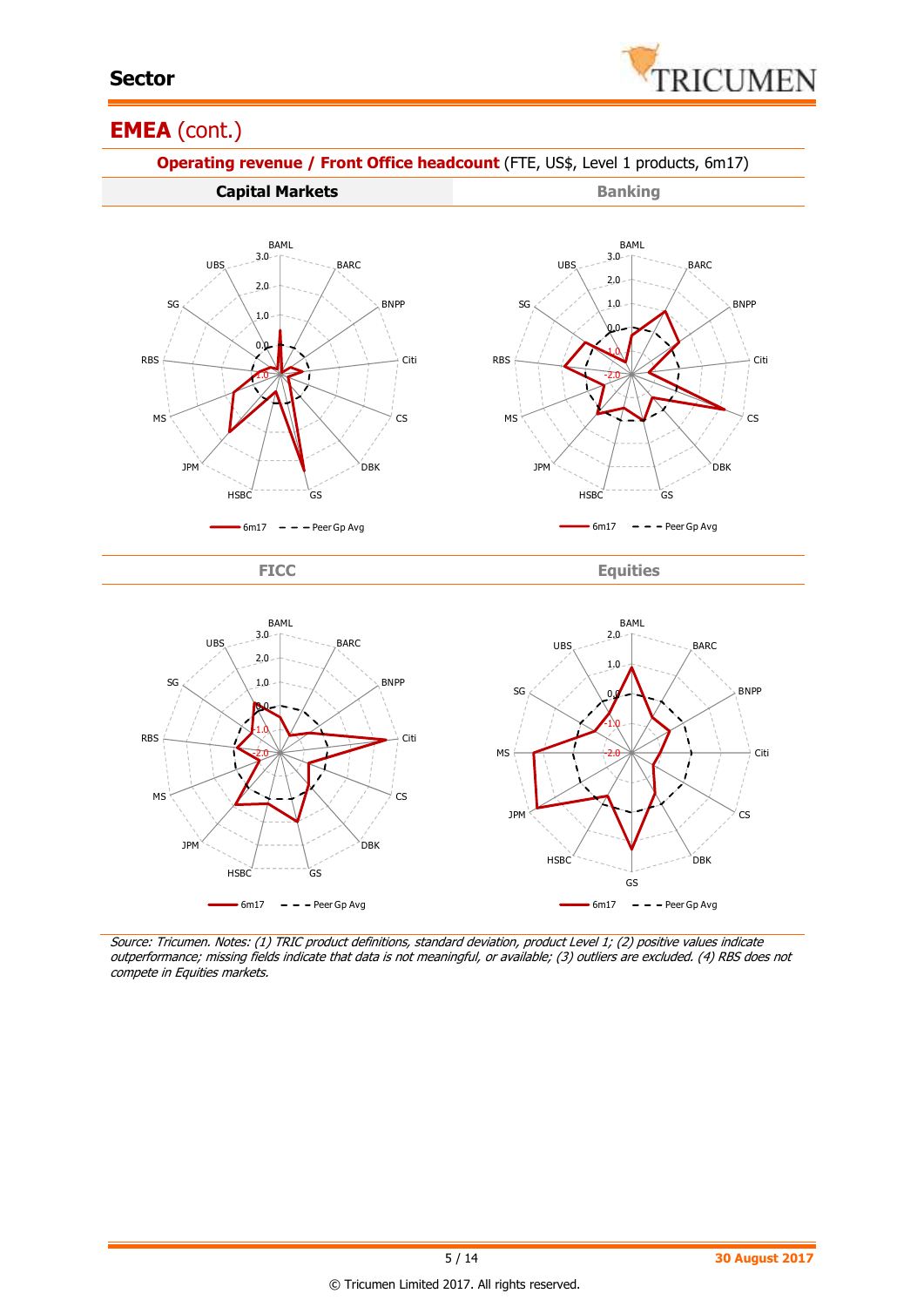

### **Americas**

**% change share of peer group operating revenue & pre-tax profit** (US\$, 6m17/6m16)







Source: Tricumen. Notes: (1) Tricumen product definitions throughout. (2) Revenue is post-writedowns, excludes DVA/FVA/equivalent, one-offs, dedicated proprietary trading and principal revenue. (3) Outliers are excluded.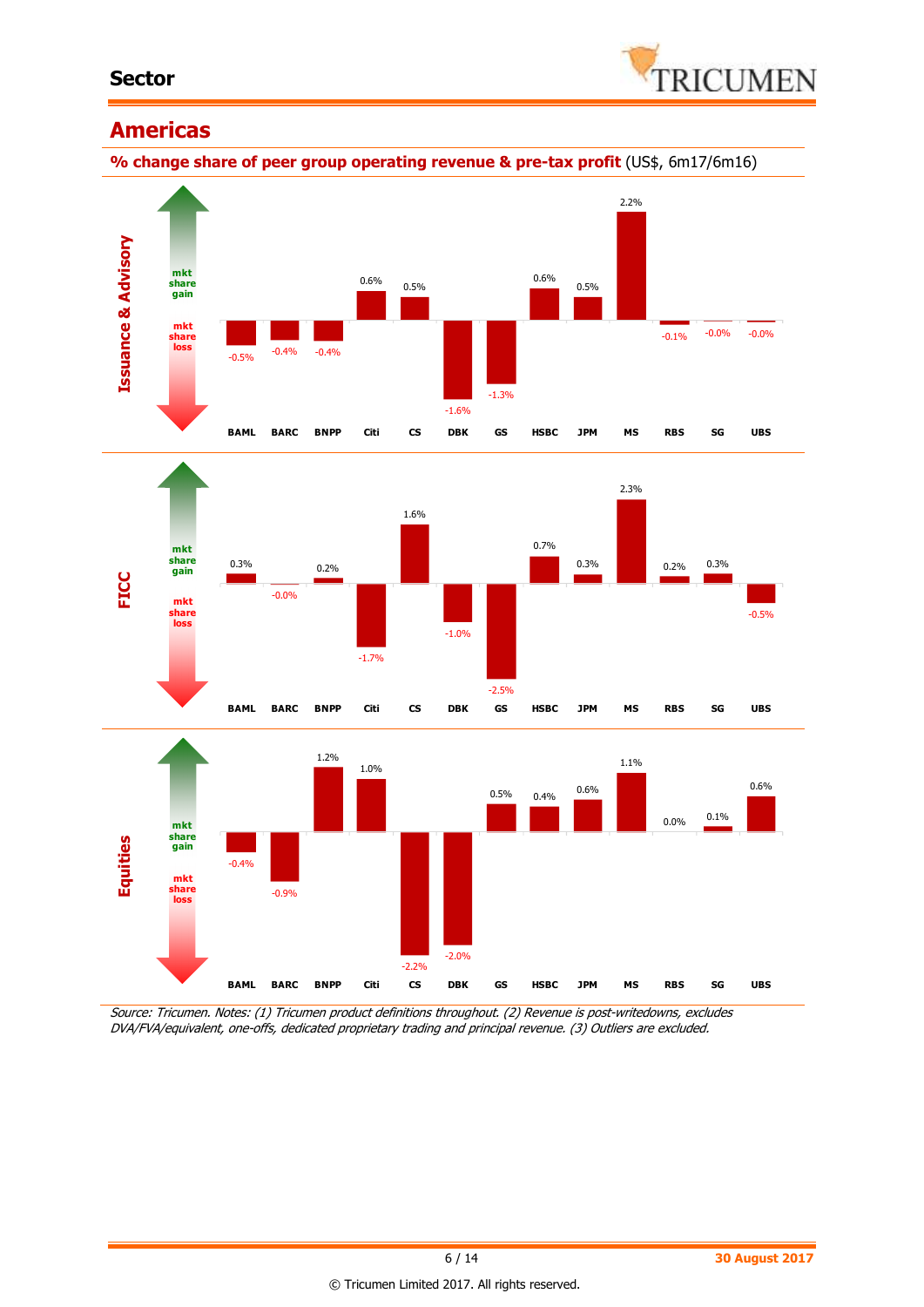# **Americas** (cont.)

|                                | BAML | <b>BARC</b> | <b>BNPP</b> | Citi          | <b>CS</b> | <b>DBK</b> | GS            | <b>HSBC</b> | <b>JPM</b> | <b>MS</b>     | <b>RBS</b> | SG  | <b>UBS</b> | <b>Top 25%</b> | Bottom 25% |
|--------------------------------|------|-------------|-------------|---------------|-----------|------------|---------------|-------------|------------|---------------|------------|-----|------------|----------------|------------|
| Capital Markets                | ⊕    | ⊕           | ⇨           | ⊕             | ⇨         | ⊕          | ⇨             | 10          | ⊕          | ⇑             | ⇑          | ⇨   | ⊕          | 21%            | 12%        |
| <b>Issuance &amp; Advisory</b> | ⊕    | ⊕           | ⊕           | ⇑             | ⇛         | ⊕          | ⊕             | ⇑           | ⇨          | 企             | ⊕          | ⇨   | ⇨          | 20%            | 6%         |
| <b>DCM Bonds</b>               | ⇨    | ⇨           | ⊕           | 仐             | ⇩         | ⊕          | ⊕             | 仐           | ⇨          | ⇑             | N/M        | ⊕   | ⊕          | 17%            | $-14%$     |
| <b>DCM Loans</b>               | ⇨    | ⊕           | ⊕           | ⇨             | ⇨         | ⊕          | ⊕             | 仆           | ⇨          | ⇑             | ⊕          | ⇑   | ⊕          | 38%            | 4%         |
| Securitisation                 | ⊕    | ⊕           | ⇑           | ⇨             | ⇑         | ⊕          | ⇨             | N/M         | ⇑          | Д             | N/M        | N/M | ⊕          | 12%            | $-15%$     |
| <b>ECM</b>                     | ⊕    | Д           | N/M         | $\Rightarrow$ | л         | ⇨          | ⊕             | N/M         | ⇨          | ⇑             | N/M        | N/M | ⇑          | 89%            | 28%        |
| M&A / Advisory                 | ⇑    | ങ           | ⊕           | ⇑             | ⊕         | ⊕          | ⇨             | N/M         |            | л             | N/M        | N/M | ⇨          | 19%            | $-5%$      |
| Sales & Trading                | л    | ⊕           | 企           | Л             | ⇨         | ⊕          | ⇨             | 10          | J,         | ⇨             | ⇑          | ⇨   | ⊕          | 26%            | 8%         |
| <b>FX</b>                      | ♠    | ⇨           | ⊕           | ⊕             | ⊕         | ⇨          | $\Rightarrow$ | ⊕           | ⇑          | ⇨             | 仐          | ⊕   | ⊕          | 7%             | $-18%$     |
| Rates                          | ⊕    | ⊕           | ⇨           | ⊕             | ⊕         | ⊕          | ⇑             | ⇑           | ⇨          | ⇛             | ⇑          | ⇨   | ⊕          | 50%            | 6%         |
| Credit                         | ⇨    | ⇨           | ⇨           | л             | N/M       | л          | ⊕             | $\bigcap$   | ⊕          | ⇑             | 仐          | N/M | ⊕          | 78%            | 26%        |
| Commodities                    | ⇨    | N/M         | N/M         | ⇑             | N/M       | N/M        | ⊕             | ⇑           | ⊕          | Д             | N/M        | N/M | N/M        | 7%             | $-32%$     |
| EQ Cash                        | л    | ↭           | ⇑           | ⇨             | ⊕         | ⊕          | ⊕             | ⇑           | ⊕          | $\Rightarrow$ | N/M        | N/M | ⇨          | 7%             | $-20%$     |
| EQ Derv & Converts             | ⊕    | ⊕           | 企           | ⇨             | ⊕         | ⊕          | ങ             | 仆           | ⇨          | ⊕             | N/M        | ⊕   | ⇨          | 23%            | $-4%$      |
| <b>Prime Services</b>          | ⇨    | ⊕           | ⇑           | ⇑             | ⊕         | ⊕          | ⊕             | ⊕           | ⇨          | ⇨             | N/M        | N/M | ⇑          | 9%             | $-9%$      |
| Prop & Princ Inv               | N/M  | N/M         | N/M         | N/M           | N/M       | ⊕          |               | N/M         | л          | ⇨             | N/M        | N/M | N/M        | 48%            | $-24%$     |

#### **Operating revenue dynamics** (US\$, Level 1 products, 6m17/6m16)

Source: Tricumen. Notes: (1) Tricumen product definitions apply throughout. (2) Arrows show % change in revenue vs peers. Up-/down-arrows: top-/bottom-quartile. (3) Revenue is post-writedowns, excludes DVA/FVA/equivalent, one-offs and outliers.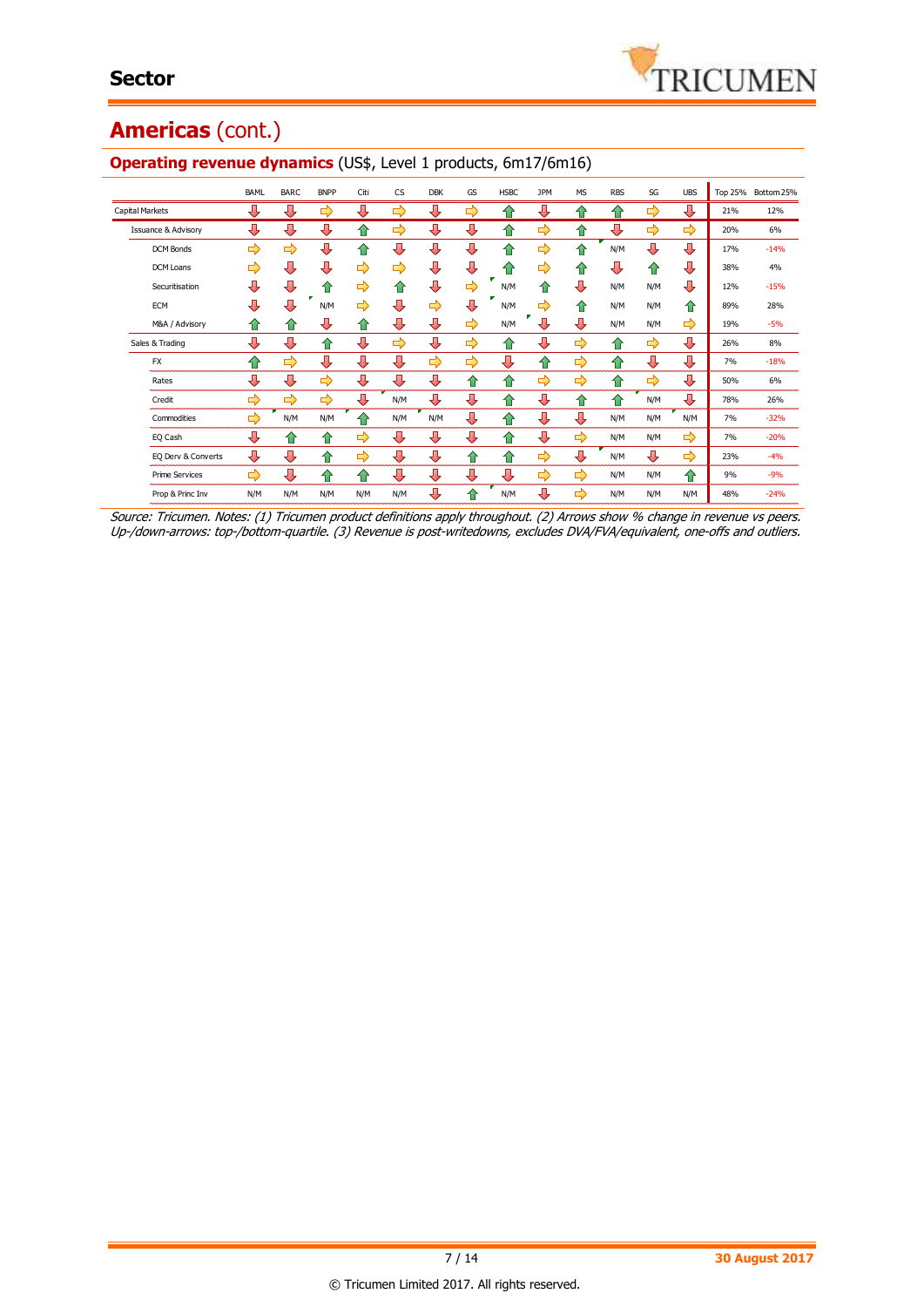

### **Americas** (cont.)



Source: Tricumen. Notes: (1) TRIC product definitions, standard deviation, product Level 1; (2) Operating expenses exclude one-off non-operational items, insurance-related benefits & claims, and credit expense/recovery/NPL provisions. Capital expenditure is included as accrued. Litigation expense is allocated to front-line units. (3) positive values indicate outperformance; missing fields indicate that data is not meaningful, or available; (4) outliers are excluded. (5) RBS does not compete in Equities markets.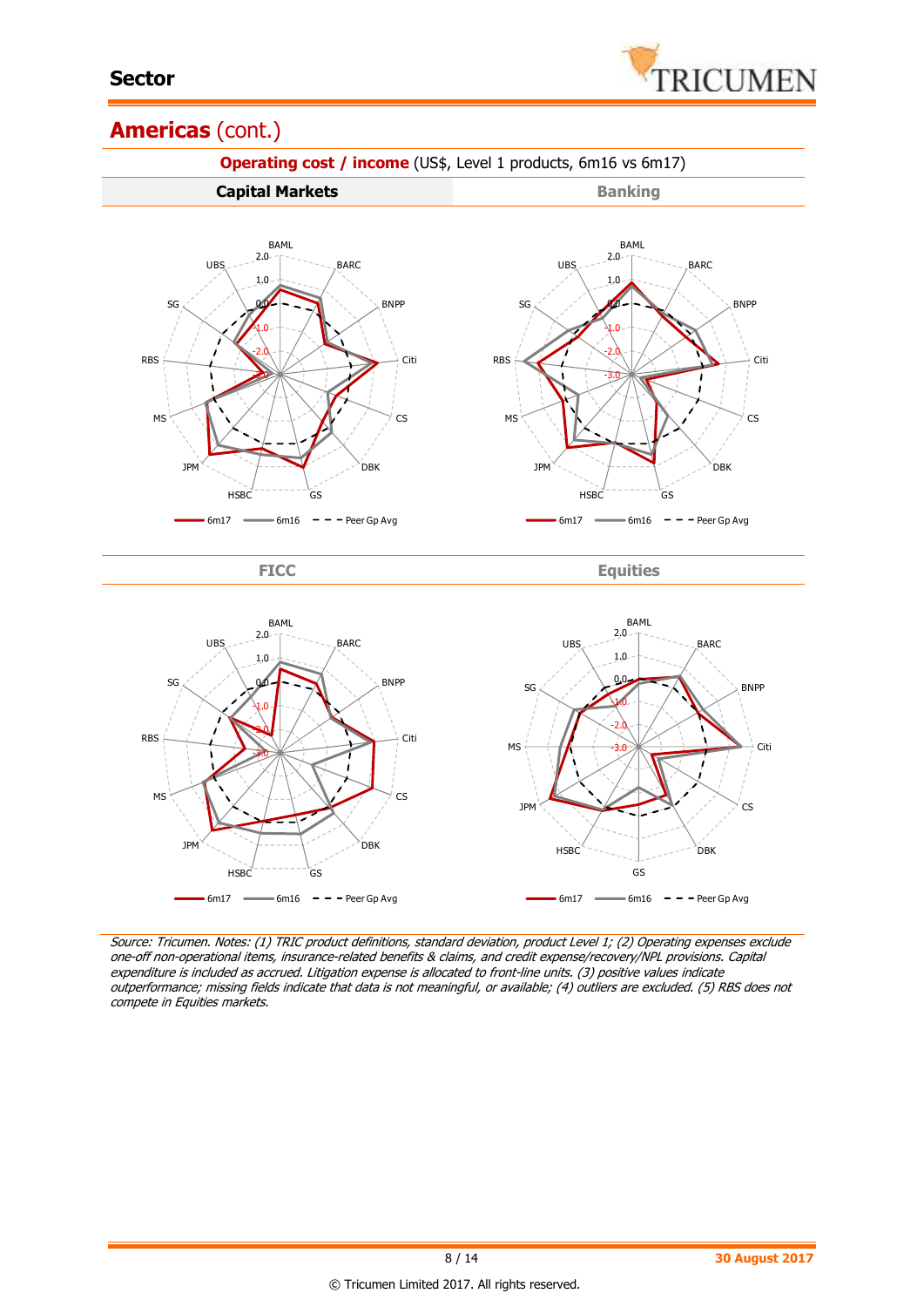

### **Americas** (cont.)



Source: Tricumen. Notes: (1) TRIC product definitions, standard deviation, product Level 1; (2) positive values indicate outperformance; missing fields indicate that data is not meaningful, or available; (3) outliers are excluded. (4) RBS does not compete in Equities markets.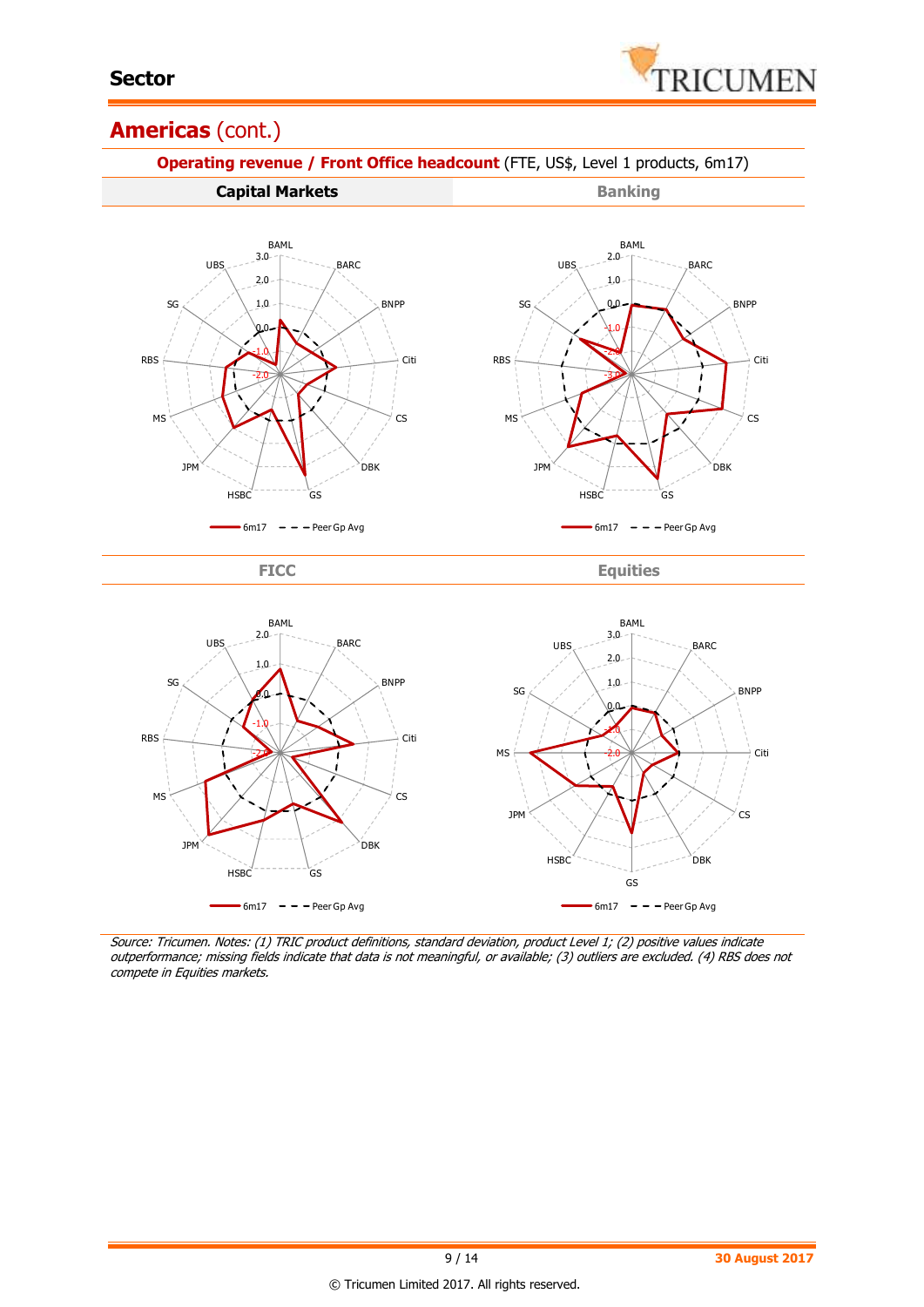

## **Asia Pacific**

**% change share of peer group operating revenue & pre-tax profit** (US\$, 6m17/6m16)



Source: Tricumen. Notes: (1) Tricumen product definitions throughout. (2) Revenue is post-writedowns, excludes DVA/FVA/equivalent, one-offs, dedicated proprietary trading and principal revenue. (3) Outliers are excluded.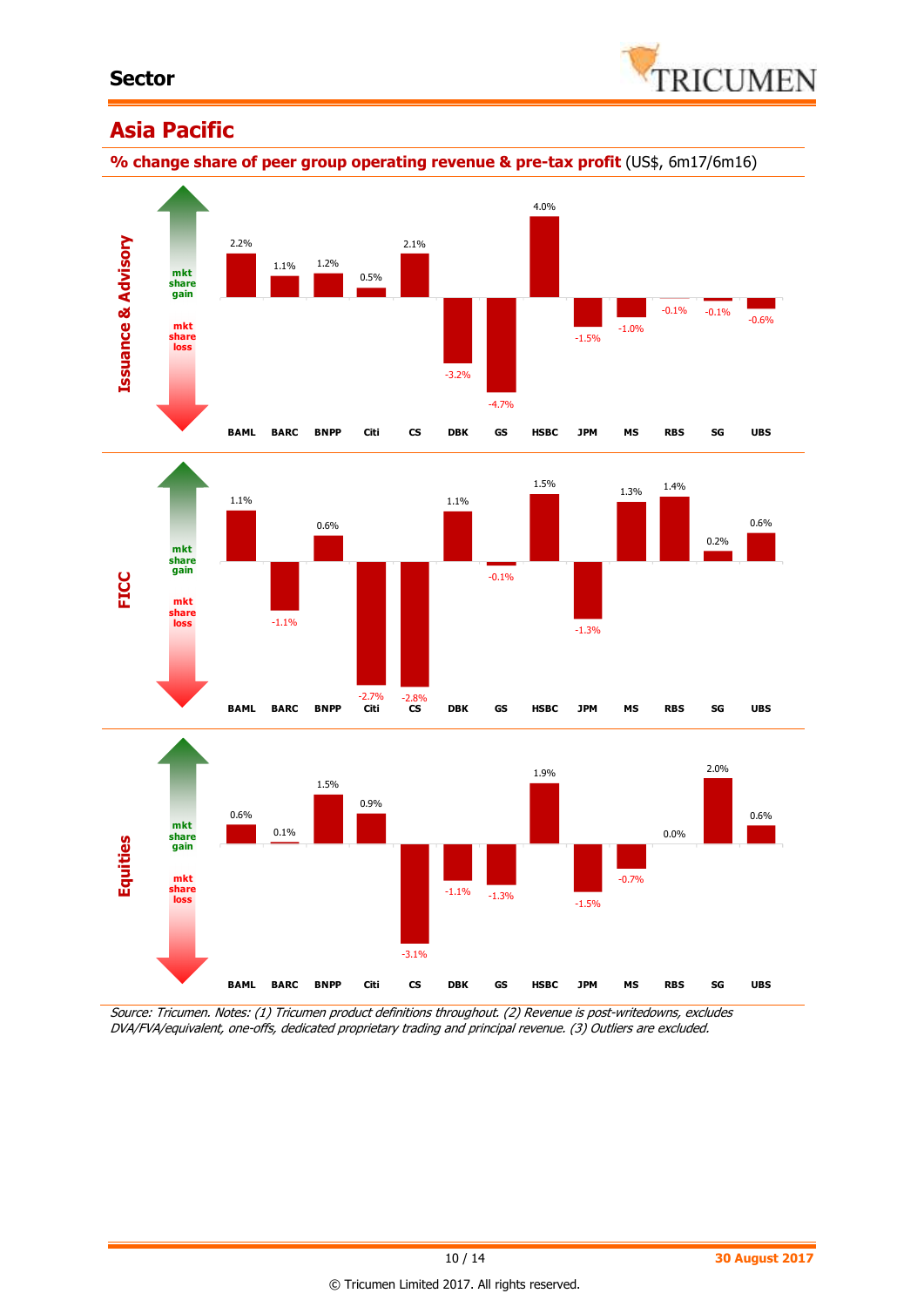# Asia Pacific (cont.)

|                                | <b>BAML</b> | <b>BARC</b> | <b>BNPP</b>        | Citi          | <b>CS</b>     | <b>DBK</b> | GS        | <b>HSBC</b> | <b>JPM</b> | <b>MS</b> | <b>RBS</b> | SG  | <b>UBS</b> |        | Top 25% Bottom 25% |
|--------------------------------|-------------|-------------|--------------------|---------------|---------------|------------|-----------|-------------|------------|-----------|------------|-----|------------|--------|--------------------|
| Capital Markets                | ⇨           | ⊕           | 企                  | ┺             | ⊕             | ⊕          | ⊕         | ⇨           | ⊕          | ⇨         | 企          | ⇑   | ⇨          | 4%     | $-18%$             |
| <b>Issuance &amp; Advisory</b> | ⇨           | ≏           | ⇑                  | ⇨             | $\Rightarrow$ | ⊕          | л         | ⇑           | ⇩          | л         | N/M        | ⊕   | ⊕          | 45%    | $-4%$              |
| <b>DCM Bonds</b>               | ⇨           | ⊕           | 企                  | ⇨             | $\Rightarrow$ | ⊕          | ⊕         | ⇑           | ⊕          | ⇑         | N/M        | ⊕   | ⊕          | 77%    | 14%                |
| <b>DCM Loans</b>               | ⇑           | ⊕           | ⇨                  | N/M           | ⇨             | ⊕          | ≏         | 仆           | ⇩          | л         | N/M        | ⊕   | N/M        | 78%    | $-13%$             |
| Securitisation                 | ⇨           | ⊕           | N/M                | ⊕             | ⊕             | ⇧          | ⇨         | л           | ⇑          | ⇨         | N/M        | N/M | N/M        | 14%    | $-9%$              |
| <b>ECM</b>                     | ♠           | л           | N/M                | $\Rightarrow$ | ⇑             | л          | ങ         | N/M         | ⇨          | J,        | N/M        | N/M | ⊕          | 37%    | 10%                |
| M&A / Advisory                 | ⇨           | ⇑           | ⇧                  | ⊕             | ⇑             | ⊕          | ⊕         | ⇨           | ⊕          | N/M       | N/M        | N/M | ⊕          | 37%    | $-35%$             |
| Sales & Trading                | ⇨           | ⊕           | 企                  | Л             | ⇩             | ⊕          | ⊕         | ⇨           | ⊕          | ⇨         | ⇑          | ⇑   | ⇨          | 2%     | $-23%$             |
| <b>FX</b>                      | ⇨           | ⊕           | $\bullet$          | ⇩             | ⇩             | ⇨          | л         | ⊕           | ⊕          | ⇨         | 仐          | ⇑   | ⇨          | 27%    | $-40%$             |
| Rates                          | ⇨           | ⊕           | $\hat{\mathbf{r}}$ | ⊕             | ⊕             | ⇨          | $\bigcap$ | ⊕           | ⊕          | ⇨         | 仐          | ⊕   | ⇨          | $-12%$ | $-40%$             |
| Credit                         | ⇨           | ⇨           | ⊕                  | ⇨             | ⇑             | ⊕          | ⊕         | ⊕           | ⊕          | 企         | N/M        | N/M | ⇑          | 35%    | $-8%$              |
| Commodities                    | ⇨           | N/M         | N/M                | ⊕             | ⇑             | N/M        | ⊕         | ⇑           | ⇨          | ⊕         | N/M        | N/M | N/M        | $-27%$ | $-54%$             |
| EQ Cash                        | ⇨           | ⊕           | ⇑                  | ⇑             | ⊕             | ⇧          | ⇨         | ⇨           | ⊕          | ⇩         | N/M        | ⊕   | ⊕          | $-5%$  | $-26%$             |
| EQ Derv & Converts             | ⇑           | ⇨           | 仆                  | ⇨             | ⊕             | ⊕          | ⊕         | 仆           | ⊕          | ⊕         | N/M        | ⊕   | ⇨          | 32%    | $-8%$              |
| <b>Prime Services</b>          | ⊕           | ⇨           | ⇑                  | ⇩             | ⊕             | ⊕          | ⊕         | 企           | ⇨          | ⇨         | N/M        | ⇑   | ⊕          | 8%     | $-31%$             |
| Prop & Princ Inv               | N/M         | N/M         | N/M                | N/M           | N/M           | N/M        |           | N/M         | N/M        | Д         | N/M        | N/M | N/M        | 44%    | $-26%$             |

### **Operating revenue dynamics** (US\$, Level 1 products, 6m17/6m16)

Source: Tricumen. Notes: (1) Tricumen product definitions apply throughout. (2) Arrows show % change in revenue vs peers. Up-/down-arrows: top-/bottom-quartile. (3) Revenue is post-writedowns, excludes DVA/FVA/equivalent, one-offs and outliers.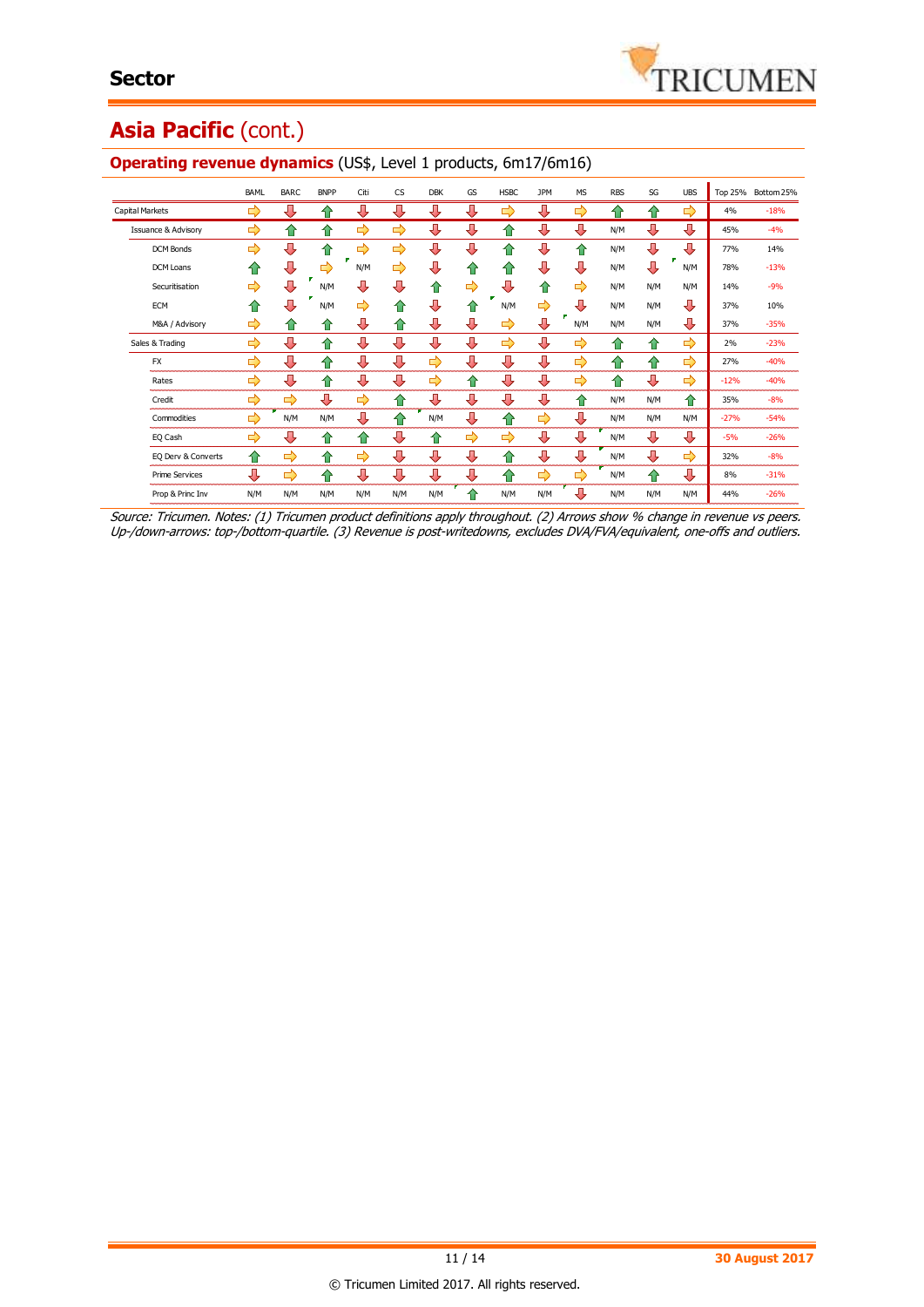

## Asia Pacific (cont.)



Source: Tricumen. Notes: (1) TRIC product definitions, standard deviation, product Level 1; (2) Operating expenses exclude one-off non-operational items, insurance-related benefits & claims, and credit expense/recovery/NPL provisions. Capital expenditure is included as accrued. Litigation expense is allocated to front-line units. (3) positive values indicate outperformance; missing fields indicate that data is not meaningful, or available; (4) outliers are excluded. (5) RBS does not compete in Equities markets.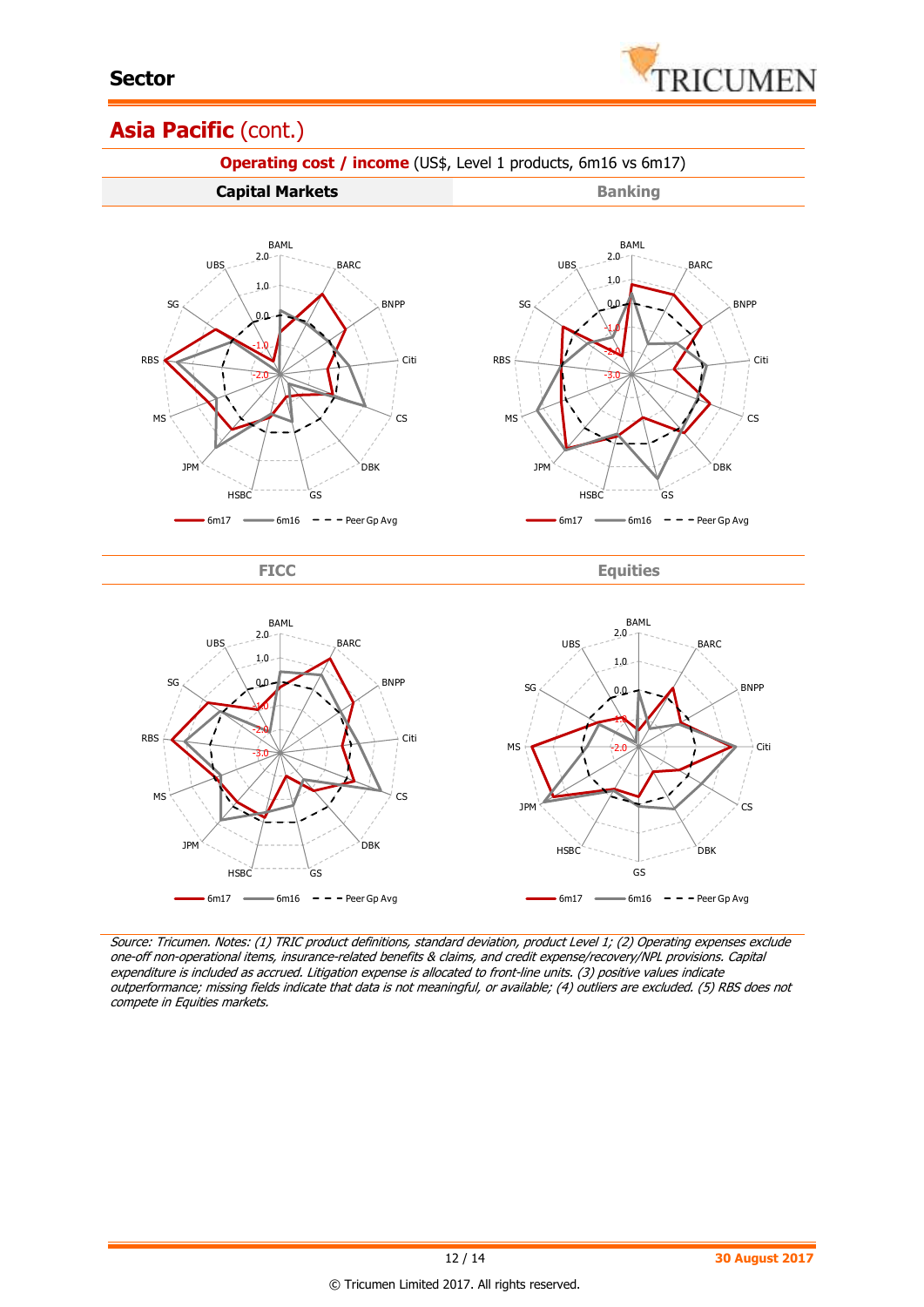

### Asia Pacific (cont.)



Source: Tricumen. Notes: (1) TRIC product definitions, standard deviation, product Level 1; (2) positive values indicate outperformance; missing fields indicate that data is not meaningful, or available; (3) outliers are excluded. (4) RBS does not compete in Equities markets.